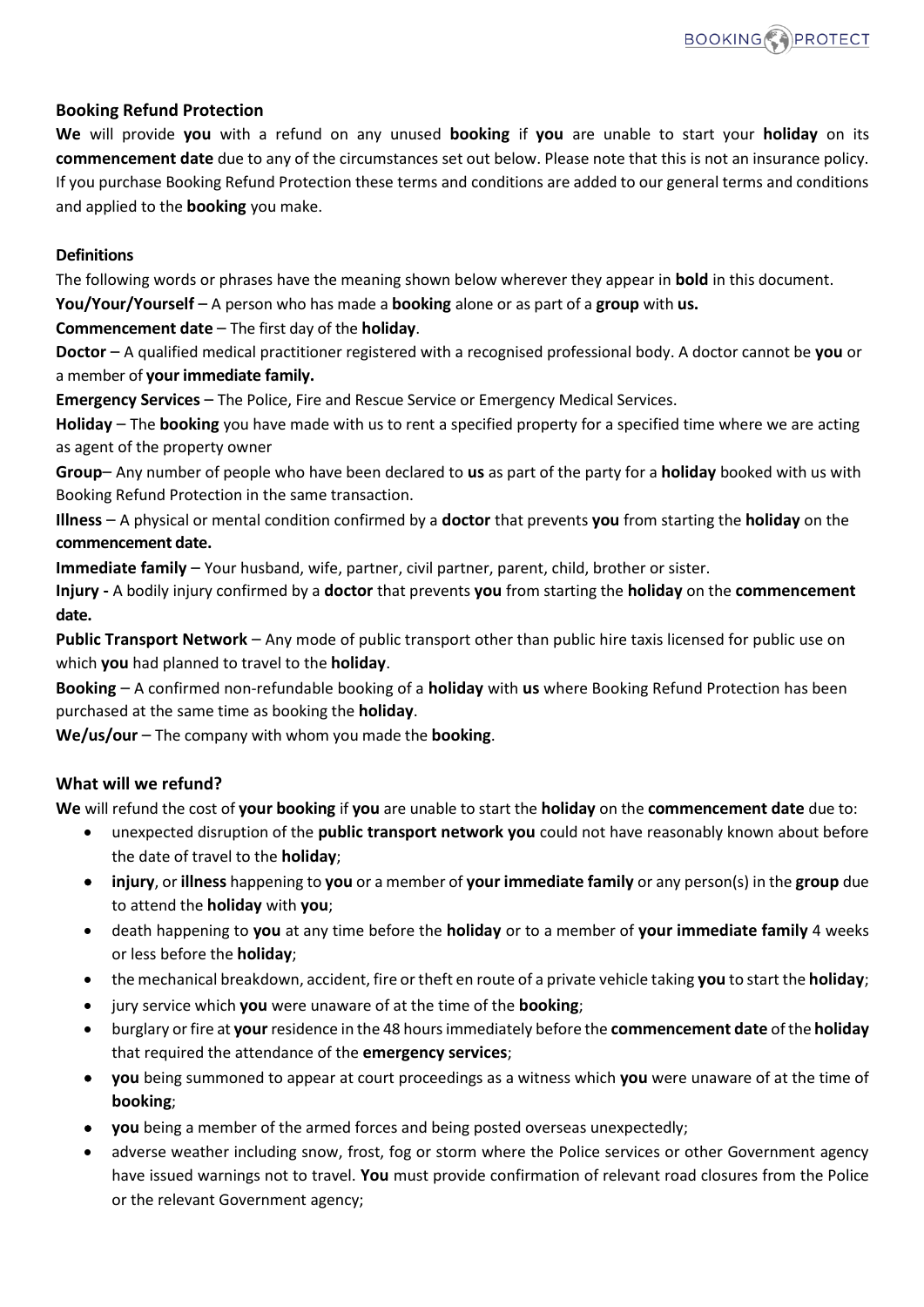• **you** being unexpectedly made compulsorily redundant.

# **What will we not refund?**

**We** will not provide a refund where:

- **you** cannot provide a **doctor's** report for **injury** or **illness**;
- **you** cannot provide confirmation of the **booking**;
- the **holiday** is cancelled by us as the property is not available and an alternative is accepted by **you** under our general terms and conditions;
- your sole reason for not attending the **holiday** is due to another member of your **group** no longer being able to attend;
- **you** are unable to take the **holiday** because you are unable to obtain a visa to travel;
- **you** decide not to take the **holiday** other than for a reason included within this Booking Refund Protection;
- **you** are prevented from travelling to the **holiday** due to disruption of the **public transport network** which is public knowledge prior to the **commencement date**;
- **you** can recover any part of the cost of the **booking** from other sources (but this will not affect refund of any balance if all other conditions for a refund are met);
- in **our** reasonable opinion, **you** d**id not a**llow sufficient time to travel to the **holiday**;
- **you** carry out a criminal act which prevents **you** taking the **holiday**;
- **you** are prevented from travelling to the **holiday** due to an outbreak of a contagious disease and the Government or any agency acting on behalf of the Government has imposed a ban on travel;
- **you** make a false or fraudulent refund application or support a refund application by false or fraudulent document, device or statement;
- **you** submit your refund request more than 45 days after the **booked event**.

**We** will not pay for travelling or associated expenses or any loss other than the direct cost of the **booking.**

**We** will not pay any consequence of war, invasion, acts of foreign enemies, hostilities (whether war be declared or not), civil war, rebellion, revolutions, insurrection, military or usurped power, riot, civil commotion, strikes, lockout, terrorism, malicious intent or vandalism, confiscation or nationalisation of or requisition or destruction of or damage to property by or under the order of any government or public or local authority.

**We** will not pay any costs **you** incur in submitting or providing evidence to support **your** refund application.

# **General Conditions**

a) **you** must make all necessary arrangements to arrive at the **holiday** on the **commencement date**.

- b) **you** must not be aware of any material fact, matter or circumstance, at the time Booking Refund Protection is purchased, which may give rise to a refund request.
- c) **you** must take all reasonable precautions to prevent or reduce any request for a refund.
- d) unless **we** agree otherwise:
	- i) the language of this document and all communications relating to it will be English; and
	- ii) all aspects of the contract, including negotiation and performance, are subject to English laws and the decisions of English courts.
- e) the cost of Booking Refund Protection is non-refundable unless cancelled within 14 days of purchase (or before the holiday has taken place if less than 14 days away). To cancel the Booking Refund Protection, **you** need to contact **us** within 14 days.